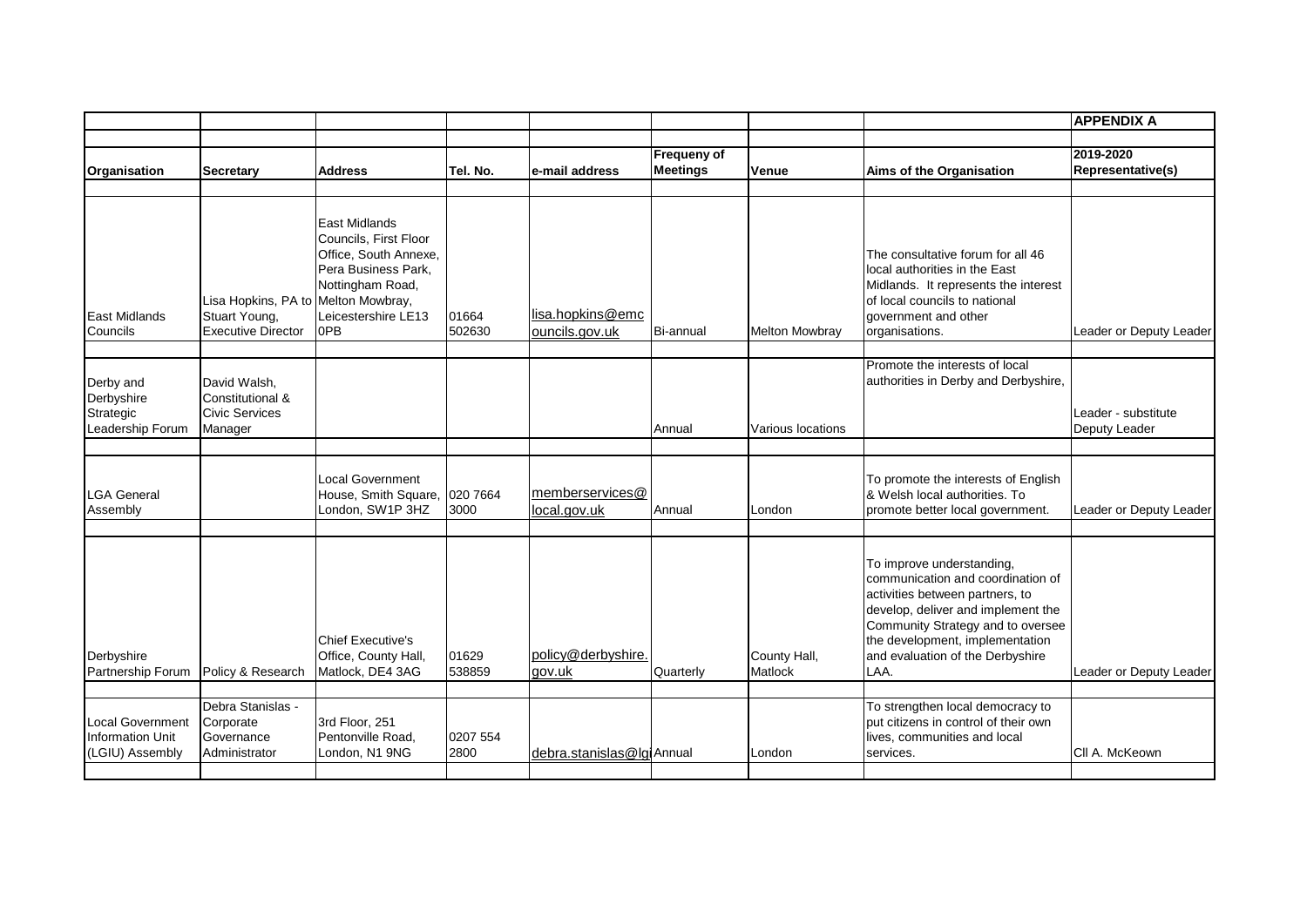|                                                      |                  |                                                                                                                            |                                     |                                       | Frequeny of     |                                                |                                                                                                                                                                        | 2019-2020                                              |
|------------------------------------------------------|------------------|----------------------------------------------------------------------------------------------------------------------------|-------------------------------------|---------------------------------------|-----------------|------------------------------------------------|------------------------------------------------------------------------------------------------------------------------------------------------------------------------|--------------------------------------------------------|
| Organisation                                         | <b>Secretary</b> | <b>Address</b>                                                                                                             | Tel. No.                            | e-mail address                        | <b>Meetings</b> | Venue                                          | Aims of the Organisation                                                                                                                                               | Representative(s)                                      |
| <b>Peak District</b><br>Partnership                  | Giles Dann       | Derbyshire Dales<br>District Council, Town<br>Hall, Bank Road,<br>Matlock, Derbyshire<br>DE4 3NN                           | 01629<br>761211                     | giles.dann@derby<br>shiredales.gov.uk | 3 per year      | <b>Bakewell</b>                                | To bring together key public, private<br>& voluntary & community sector<br>organisations to plan & develop<br>services in response to community<br>needs & priorities. | Leader or Deputy Leader                                |
| <b>Safer Communities</b><br><b>Board</b>             | Julia Ashbrook   | <b>Community Safety</b><br>unit, Commissioning,<br>Communities and<br>Policy, DCC, County<br>Hall, Matlock DE4<br>3AG      | 01629<br>536626                     | julia.ashbrook@de<br>rbyshire.gov.uk  | 3 per year      | County Hall,<br>Matlock & Police<br>HQ, Ripley |                                                                                                                                                                        | <b>Cllr Todd</b>                                       |
| Glossop/Bad Vilbel<br>Twinning<br>Association        | Peter Greenhalgh | 10 Edward Street<br>Glossop<br>Derbyshire<br><b>SK137AF</b><br>10 Edward Street<br>Glossop<br>Derbyshire<br><b>SK137AF</b> | 01457<br>861319                     | n/a                                   | 8-10 per year   | Various                                        | To promote & encourage links<br>between the two towns.                                                                                                                 | The Mayor                                              |
| <b>Buxton/Bad</b><br>Nauheim Twinning<br>Association | <b>TBC</b>       | <b>TBC</b>                                                                                                                 | <b>TBC</b>                          | bnbuxton@hotmail.lTBC                 |                 | <b>TBC</b>                                     | To promote & encourage links<br>between the two towns.                                                                                                                 | The Mayor                                              |
| <b>Fairfield Endowed</b><br><b>School Trustees</b>   | Caitlin Bisknell | 124 Brown Edge<br>Road, Buxton,<br>Derbyshire SK17 7AB                                                                     | 01298<br>212369/<br>07983<br>246912 | festgrants@gmail.<br>com              | 5 per year      | Buxton                                         | Grants to young people living in<br>Fairfield.                                                                                                                         | Cllr Quinn (May 2019) &<br>Mr M Bisknell (May<br>2019) |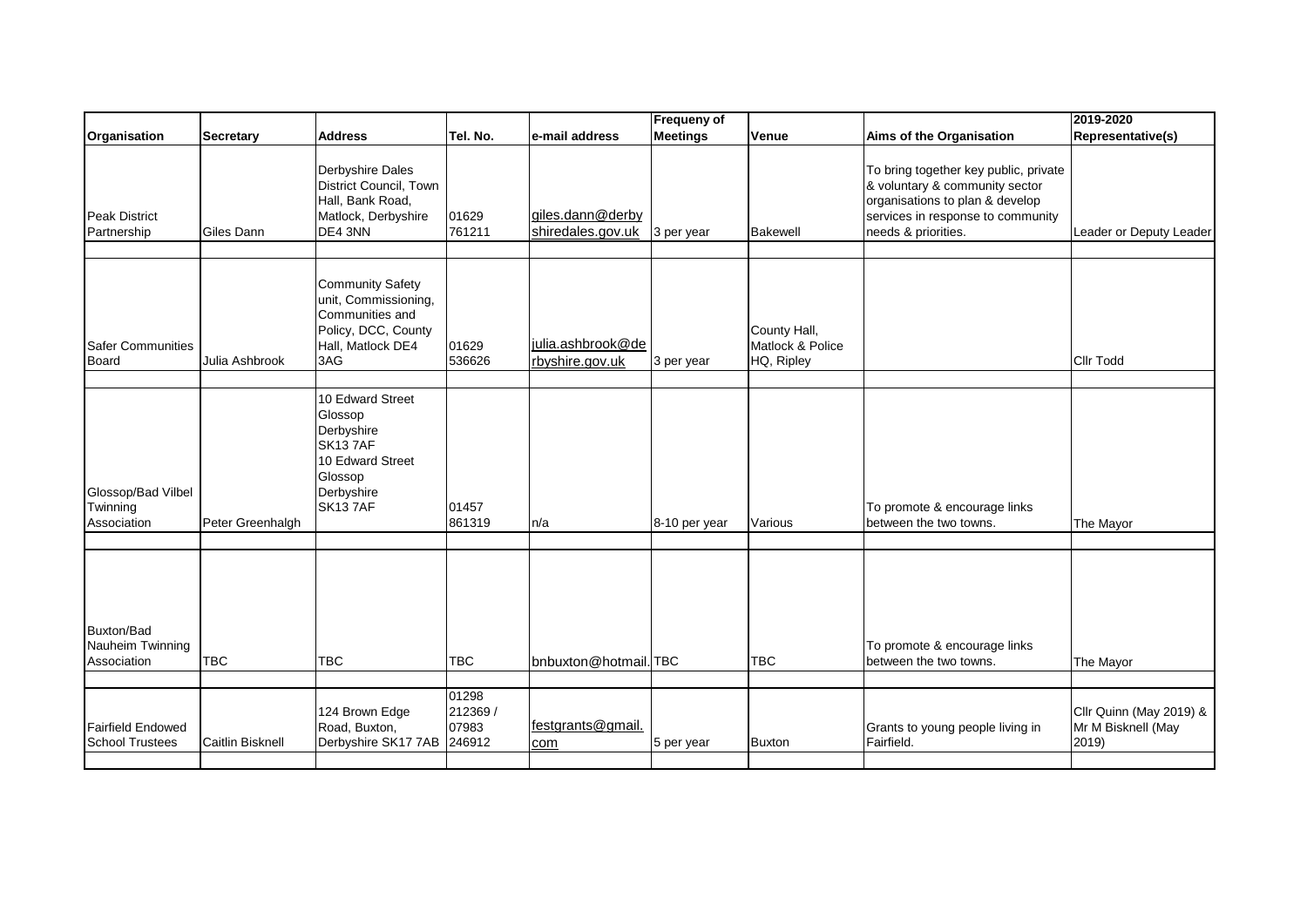|                                                               |                    |                                                                                  |                 |                                     | Frequeny of     |                                                         |                                                                                                                                                                                                                                                                                                                                                                                                                                                                                                                                                       | 2019-2020                   |
|---------------------------------------------------------------|--------------------|----------------------------------------------------------------------------------|-----------------|-------------------------------------|-----------------|---------------------------------------------------------|-------------------------------------------------------------------------------------------------------------------------------------------------------------------------------------------------------------------------------------------------------------------------------------------------------------------------------------------------------------------------------------------------------------------------------------------------------------------------------------------------------------------------------------------------------|-----------------------------|
| Organisation                                                  | Secretary          | <b>Address</b>                                                                   | Tel. No.        | e-mail address                      | <b>Meetings</b> | Venue                                                   | Aims of the Organisation                                                                                                                                                                                                                                                                                                                                                                                                                                                                                                                              | Representative(s)           |
| Mary Ellen Allen<br>Charity                                   | Mr T Lawton        | 8 Spinney Close,<br>Glossop, SK13 7BR                                            |                 | In/a                                | 2 per year      | Mayors Parlour,                                         | Town Hall, Glossop Relief of hardship for elderly people.                                                                                                                                                                                                                                                                                                                                                                                                                                                                                             | Cllrs Oakley & J<br>Wharmby |
| <b>High Peak</b><br>Community and<br><b>Voluntary Support</b> | Nigel Caldwell     | Dunbar House, 105<br>Buxton Road, Whaley<br>Bridge, High Peak<br><b>SK23 7HX</b> | 01663<br>735350 | nigel@highpeakcv<br>s.org.uk        | 6 per year      | High Peak CVS,<br><b>Whaley Bridge</b>                  | Develop capacity/quality of<br>community/voluntary sector in High<br>Peak. Establish/nurture effective<br>working relationships between and<br>within sectors. Provide services to<br>meet needs of community and<br>voluntary sector within High Peak.<br>Develop confident, effective<br>voluntary/community groups able to<br>influence local development. Create<br>secure & effective CVS in line with<br>member needs. Support<br>voluntary/community sector to be<br>influential & equal partner within<br>partnerships relevant to High Peak. | <b>Cllr Todd</b>            |
| <b>Connex Community</b><br>Support                            | <b>Gill Geddes</b> | 16 Eagle Parade,<br>Buxton, SK17 6EQ                                             | 01298 23970     | aill@connex.org.u                   | Quarterly       | Buxton or<br>Ashbourne                                  | Provide support services to the<br>people and communities of the<br>Derbyshire Dales and High Peak,<br>making lives happier, healthier and<br>more fulfilled.                                                                                                                                                                                                                                                                                                                                                                                         | Cllr Savage                 |
| The Bureau                                                    | Officer            | Bank House, 22 Henry<br>Sophie Glinka Chief Street, Glossop. SK13 01457<br>8BW   | 865722          | sophie.glinka@the<br>bureau.org.uk. | 12 per year     | Bank House, 22<br>Henry Street,<br>Glossop. SK13<br>8BW | To identify and link together<br>community needs and solutions to<br>enable people to live independently<br>and improve the quality of life for<br>local communities                                                                                                                                                                                                                                                                                                                                                                                  | <b>Cllr Baker</b>           |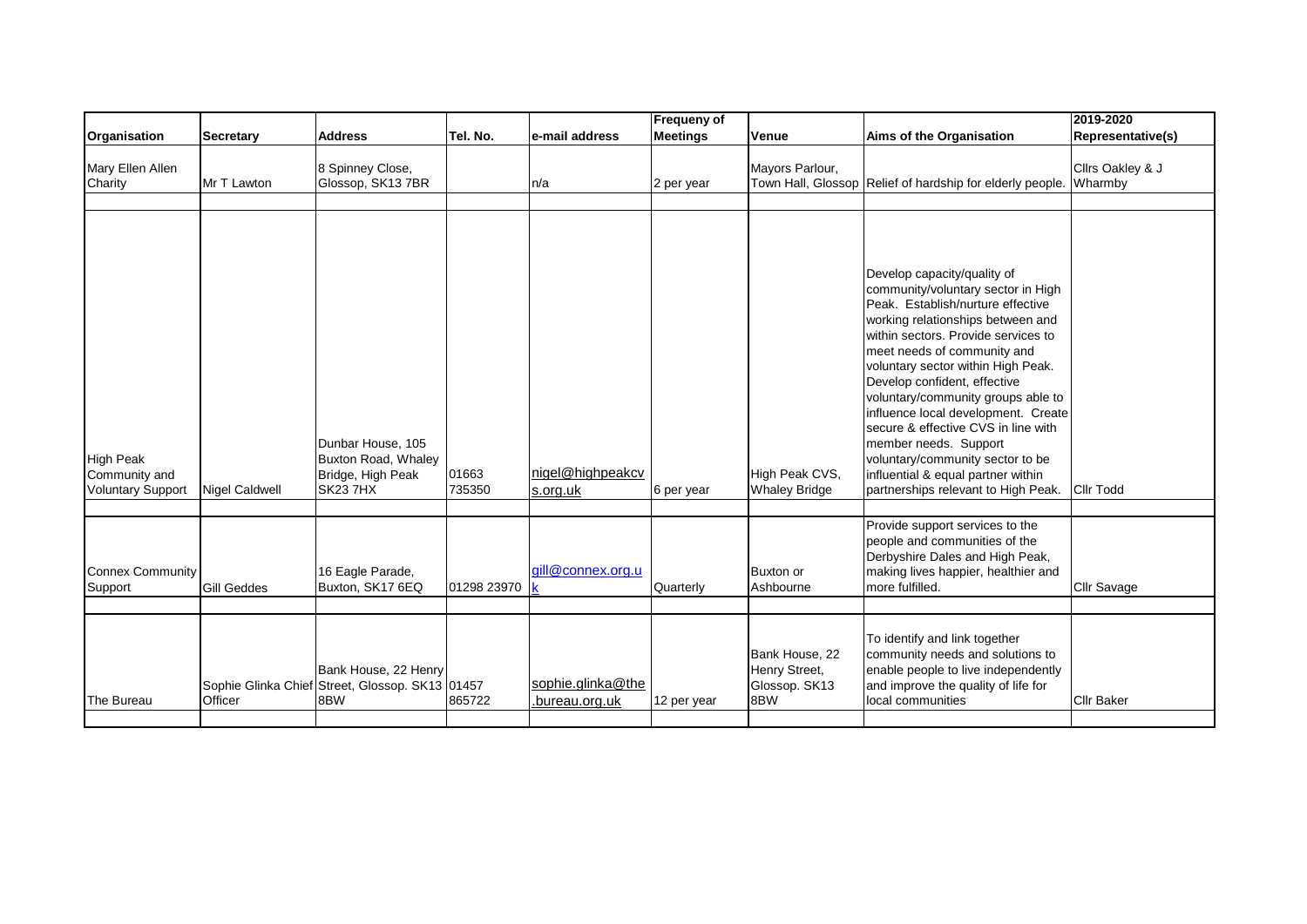|                                                                                     |                                                                    |                                                                                                                 |                         |                                             | Frequeny of                                       |                                                            |                                                                                                          | 2019-2020                    |
|-------------------------------------------------------------------------------------|--------------------------------------------------------------------|-----------------------------------------------------------------------------------------------------------------|-------------------------|---------------------------------------------|---------------------------------------------------|------------------------------------------------------------|----------------------------------------------------------------------------------------------------------|------------------------------|
| Organisation                                                                        | <b>Secretary</b>                                                   | <b>Address</b>                                                                                                  | Tel. No.                | e-mail address                              | <b>Meetings</b>                                   | Venue                                                      | Aims of the Organisation                                                                                 | <b>Representative(s)</b>     |
| <b>New Mills &amp; District</b><br><b>Volunteer Centre</b>                          | <b>Ed Mountfield</b><br>Company Secretary<br>and Centre<br>Manager | c/o 33/35 Union Road. 01663<br>New Mills, SK22 3EL                                                              | 744196                  | ed@nmvc.org                                 | Bi-monthly                                        | 33/35 Union Road.<br><b>New Mills</b>                      | The provision of a wide range of<br>essential frontline preventative<br>services                         | <b>Cllr Ashton</b>           |
| Tintwistle<br><b>Community Centre</b><br>Committee                                  | Ms B M Lowrie                                                      | Tintwistle Parish<br>Council, Village Hall,<br>Sexton Street,<br>Tintwistle, SK13 1JN                           |                         | tpcounciloffices@a<br>ol.com                | meets<br>infrequently as<br>and when<br>required. | Village Hall, Sexton<br>Street. Tintwistle                 |                                                                                                          | <b>Cllr Baker</b>            |
| <b>High Peak</b><br><b>Community Safety</b><br>Partnership<br><b>Strategy Group</b> | David Smith                                                        | Buxton Town Hall.<br>Market Place, Buxton<br><b>SK17 6EL</b>                                                    | 01298 28400<br>ex. 4165 | david.smith@high<br>peak.gov.uk             | Quarterly                                         | Various                                                    | Improve the delivery of crime<br>reduction initiatives & activities<br>across the district of High Peak. | <b>Cllr Todd</b>             |
| <b>Active Derbyshire</b>                                                            | Active Derbyshire                                                  | 2 Godkin House, Park<br>Road, Ripley<br>Derbyshire DE5 3EF                                                      | 01773<br>748907         | 'derbyshiresport@de<br>rbyshire.gov.uk'     |                                                   |                                                            | To work together through sport to<br>improve the quality of life for the<br>people of Derbyshire.        | Cllr Quinn                   |
| <b>Whaley Bridge</b><br><b>Sports Association</b>                                   | Mrs Brenda Wise                                                    | Mechanics Institute.<br>Market Street, Whaley 01663<br>Bridge, SK23 7AA                                         | 733068                  | whaleybridgetownc<br>ouncil@supanet.c<br>om | 2 per year                                        | Sports Pavilion.<br>Park Road, Whaley<br>Bridge            | To manage the Sports Pavilion and<br>the floodlit Multi Use Games Area.                                  | Cllr Shannon-Kate<br>Thomson |
| <b>Chapel Mobile</b><br>Physiotherapy<br>Services                                   | Mrs Lesley Boler                                                   | 58 Warmbrook Road.<br>Chapel en le Frith,<br>High Peak SK23 0NW 816102                                          | 01298                   | laboler132@aol.co<br> m                     | Bi-monthly                                        | Meeting Room,<br>Chinley<br>Independent<br>Church, Chinley | To provide free physiotherapy<br>treatment to patients in their own<br>home.                             | Cllrs Sizeland & Young       |
| Tameside &<br>Glossop Integrated<br>Care NHS<br><b>Foundation Trust</b>             | Mr Steve Parsons,<br>Company Secretary lyne, OL6 9RW               | Tameside & Glossop<br>Acute Services,<br><b>Tameside General</b><br>Hospital, Fountain<br>Street, Ashton-under- | 0161 922<br>6007        | Steve.Parsons@tg<br>h.nhs.uk                | Quarterly                                         | Werneth House,<br><b>Tamesdie General</b><br>Hospital      |                                                                                                          | Cllr A McKeown               |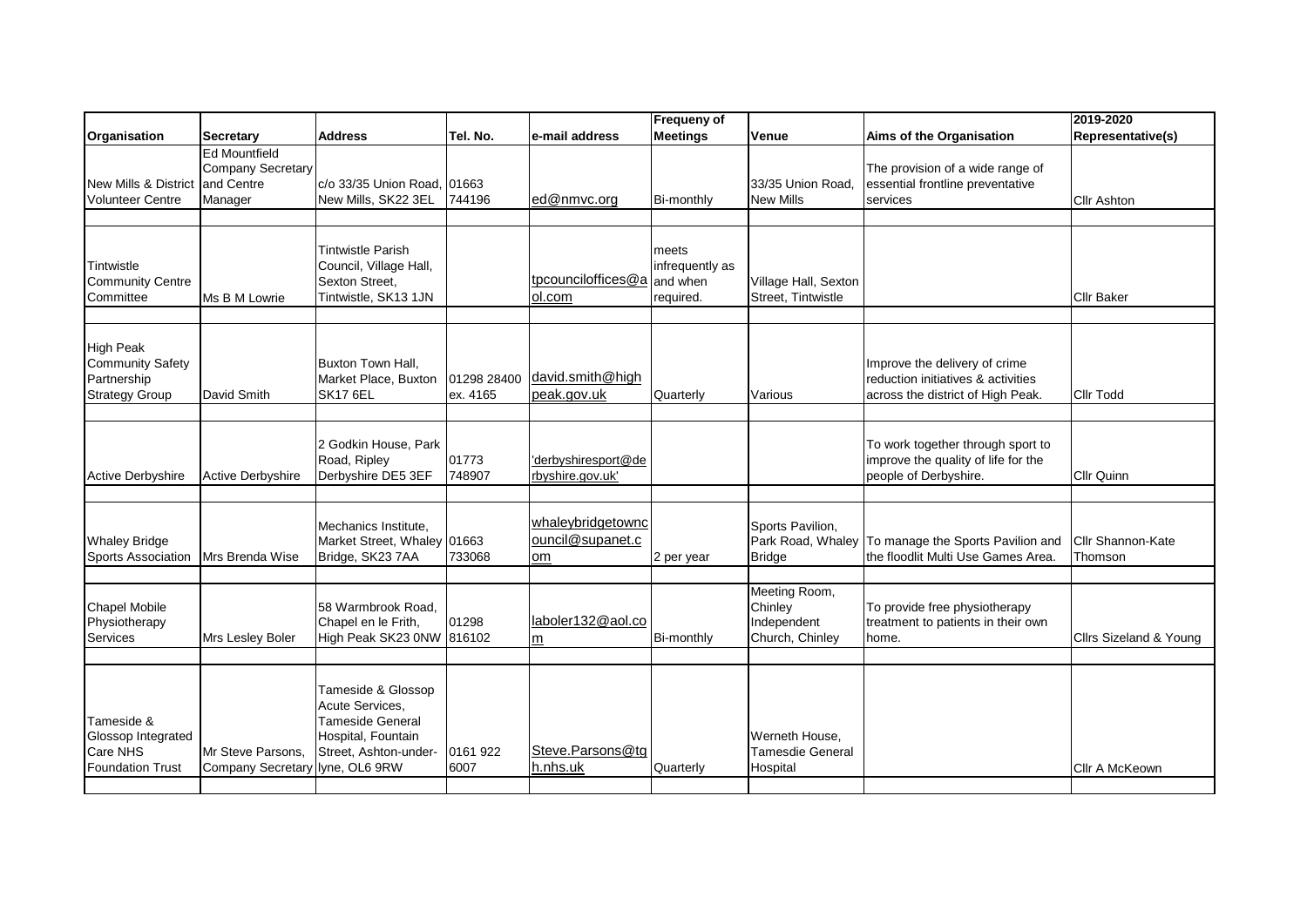|                                                  |                                           |                                                                                                        |                 |                                       | <b>Frequeny of</b> |                                                                   |                                                                                                                                                                                                                                                                      | 2019-2020           |
|--------------------------------------------------|-------------------------------------------|--------------------------------------------------------------------------------------------------------|-----------------|---------------------------------------|--------------------|-------------------------------------------------------------------|----------------------------------------------------------------------------------------------------------------------------------------------------------------------------------------------------------------------------------------------------------------------|---------------------|
| Organisation                                     | <b>Secretary</b>                          | <b>Address</b>                                                                                         | Tel. No.        | e-mail address                        | <b>Meetings</b>    | Venue                                                             | Aims of the Organisation                                                                                                                                                                                                                                             | Representative(s)   |
| Glossop & District<br>AgeUK                      | Mrs J Ashley,<br>Secretary                | <b>Bradbury Community</b><br>House, Market Street,,<br>Glossop SK13 8AR                                |                 | joyce@glossopage<br>concern.org.uk    | Monthly            | <b>Bradbury</b><br>Coimmunity House.<br>Market Street.<br>Glossop | To improve later life for everyone<br>through our information and advice,<br>campaigns, products, training and<br>research.                                                                                                                                          | <b>Cllr Oakley</b>  |
|                                                  |                                           |                                                                                                        |                 |                                       |                    |                                                                   |                                                                                                                                                                                                                                                                      |                     |
| Glossop Heritage<br>Trust                        |                                           | c/o Aspinall Wright, 65<br>High Street West,<br>Tony Wright (Chair) Glossop, SK13 8AZ                  | 01457<br>854645 | aw@awandco.co.u<br>k                  | bi-monthly         |                                                                   | To show the way in which the town,<br>its setting & its people have<br>developed in the known ten<br>thousand years of its history, so that<br>both residents & visitors are<br>encouraged to gain a better<br>understanding of its unique<br>character & tradition. | <b>Cllr Oakley</b>  |
| <b>High Peak Theatre</b><br><b>Trust Limited</b> | Susan Howe                                | Head of Finance, High<br><b>Peak Theatre Trust</b><br>Limited, Water Strreet, 01663<br>Buxton SK17 6XN | 744760          |                                       | 4/5 per year       | Lee Wood Hotel,<br>Buxton                                         | Arts entertainment.                                                                                                                                                                                                                                                  | Cllr Savage         |
|                                                  |                                           |                                                                                                        |                 |                                       |                    |                                                                   |                                                                                                                                                                                                                                                                      |                     |
| Trans Pennine Trail <i>Officer</i>               | Mandy Loach, TPT   P.O. Box 597,          | Barnsley, S70 9EW                                                                                      |                 | transpenninetrail@b<br>arnsley.gov.uk | Annually           | Rota between<br>partner authorities                               | A coast to coast multi-user trail. The<br>TPT partnership continues to<br>promote and seek the further<br>development of the trail.                                                                                                                                  | <b>Cllr Gardner</b> |
| <b>Vision Buxton</b>                             | Martin Wragg                              | c/o Pricketts<br>Solicitors, 12<br>Hardwick Street.<br>Buxton, SK17 6DH                                | 01298<br>73003  | administrator@visi<br>onbuxton.co.uk  | Various            | Lee Wood Hotel.<br><b>Buxton</b>                                  |                                                                                                                                                                                                                                                                      | <b>Cllr Todd</b>    |
| <b>Peak District Rural</b><br>Forum              | Mrs Amanda<br>Brown, DEP Co-<br>ordinator | Derbyshire County<br>Council, Room 78,<br>County Hall, Smedley<br>Street, Matlock, DE4<br>3AG/         | 01629<br>533190 | amanda.brown@d<br>erbyshire.co.uk     | bi-monthly         | various                                                           | To stimulate economic development<br>& regeneration activity in the Peak<br>District and responsible for<br>economic activity in the area on<br>behalf of the Derbyshire Dales &<br>High Peak LSP.                                                                   | Cllr Greenhalgh     |